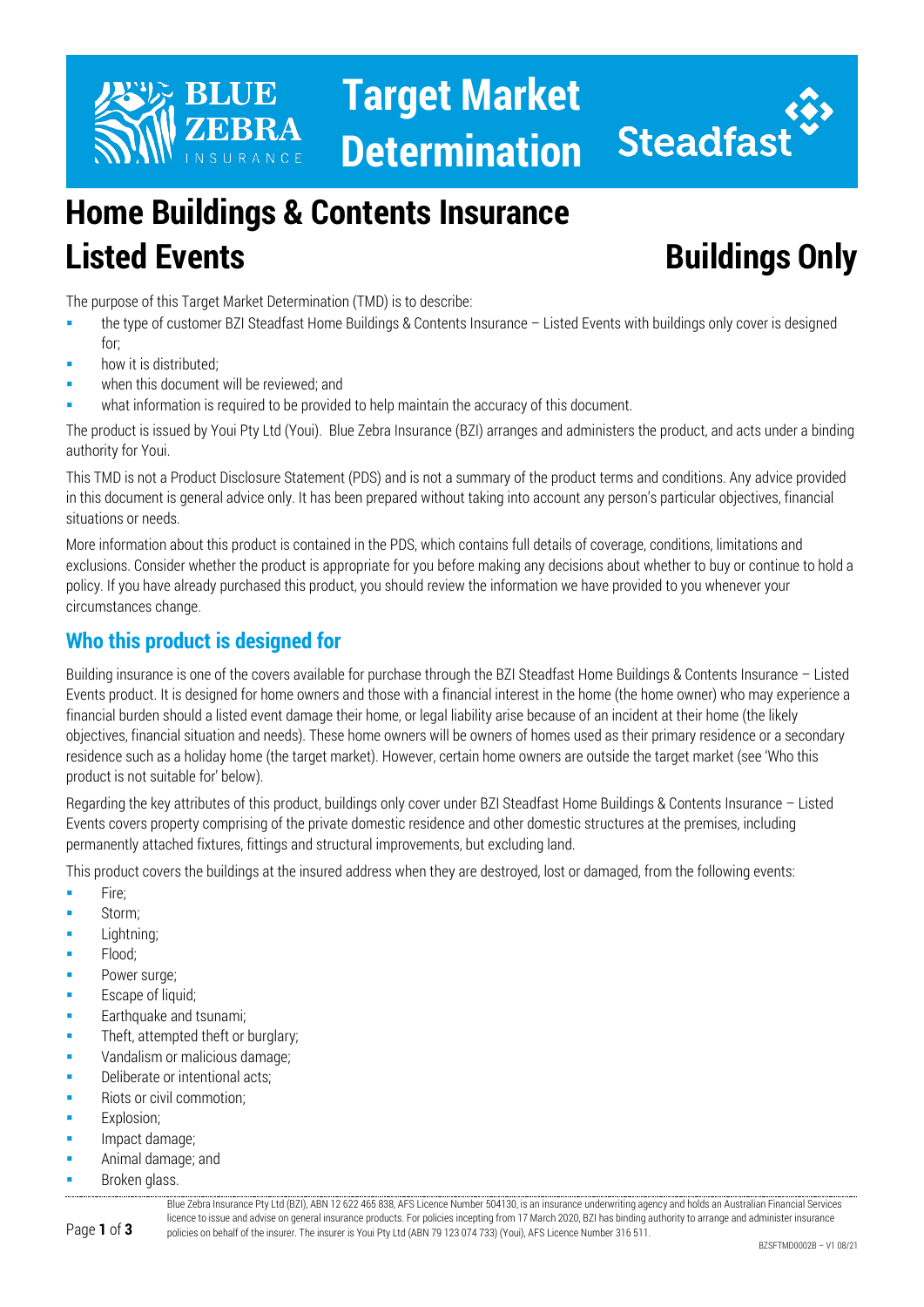



In addition to repairing or replacing the buildings when they are damaged, the product will also provide for additional benefits that cover things such as temporary accommodation, removal of debris and locating the source of escaped liquid.

The product also provides some additional covers for situations such as when the home owner's keys have been lost or stolen, or for electric motor burnout of certain building items.

Another key attribute of buildings only cover under the BZI Steadfast Home Buildings & Contents Insurance – Listed Events product is cover for legal liability. This provides protection to the home owner if they become liable to pay for the death of or injury to unrelated people, or damage to their property, for incidents at the home. For example, a visitor to the home trips on a rough surface, breaking their arm and holds the home owner liable for their loss of income and some out of pocket expenses while they recover.

All the above key attributes make BZI Steadfast Home Buildings & Contents Insurance – Listed Events with buildings only cover likely to be consistent with the likely objectives, financial situation and needs of the target market because it provides cover for certain events that may result in significant damage to the customer's home, and provides coverage for the typical types of domestic structures that customers expect to be considered part of the insured property. The product also provides coverage for legal liability arising because of incidents at the home.

## **Who this product is not suitable for**

This product is not suitable for home owners whose buildings are:

- **Primarily rented out, on either a long term or short term basis;**
- poorly maintained and not in an occupiable, liveable condition;
- part of a strata title;
- used as a hotel, motel or bed and breakfast accommodation.

## **Distribution conditions**

BZI Steadfast Home Buildings & Contents Insurance – Listed Events can only be purchased through a Steadfast broker authorised by BZI. BZI has contractual arrangements with Steadfast brokers (including their Authorised Representatives) who are appropriately licensed to sell their products, and as part of their licensing these brokers have adequate training to provide this product to their customers. BZI has a range of supervision and monitoring procedures, and provides training and support regarding the process to follow for getting quotes for this product and administering the policies once purchased.

When completing a quote, the BZI processes include a number of questions that enable the collection of information that help to determine if the applicant is within the target market for this product, if we will insure them and their buildings, and for what premium and excess. The customer should always answer these questions accurately and check with their intermediary if they are not sure what a question means.

These conditions make it likely that BZI Steadfast Home Buildings & Contents Insurance – Listed Events will only be distributed to consumers within the target market for this product because the brokers have knowledge of the policy terms and conditions, and processes are designed to identify instances where a policy is not suitable for the applicant.

#### **Reporting**

BZI (as distributor of this product and Youi's agent) collects information and prepares reports regarding sales activity, performance, claims data and complaints on a quarterly basis (at least) and provides this to Youi.

All brokers who have been authorised by BZI to sell and administer this product must report the following information to BZI, who will incorporate it within their reporting requirements to Youi:

| <b>Reportable information</b>                                  | <b>Reported by</b> | <b>Frequency</b>                               |
|----------------------------------------------------------------|--------------------|------------------------------------------------|
| Complaints data including the number and nature of any         | -BZI               | Quarterly (within 10 business days of the end  |
| complaints (where these have not already been raised with BZI) | <b>Brokers</b>     | of quarter)                                    |
| Any occasions where this product has been sold contrary to     | <b>BZI</b>         | As soon as practicable after becoming aware of |
| the TMD                                                        | <b>Brokers</b>     | the matter, and no later than 10 business days |